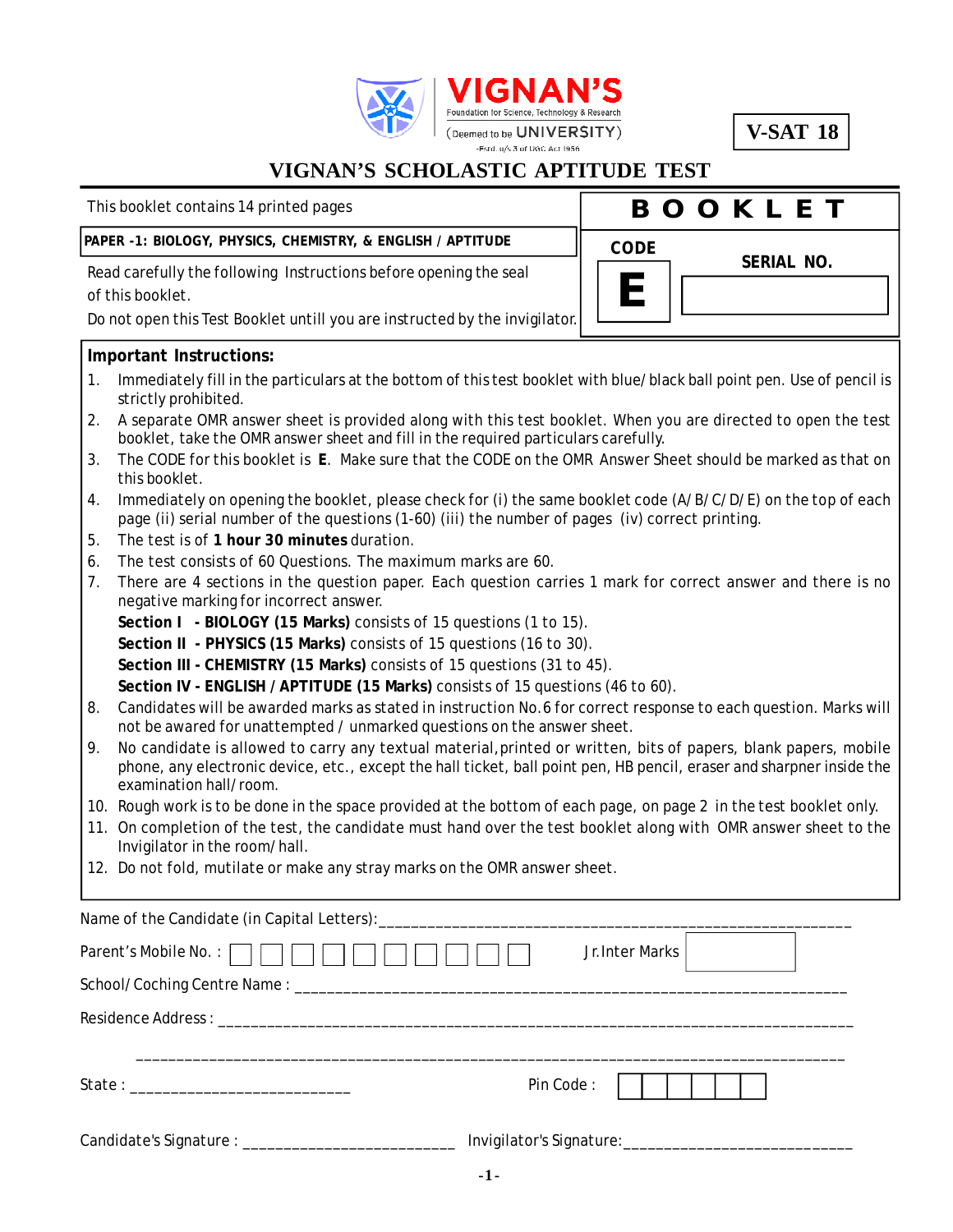### **E SPACE FOR ROUGH WORK**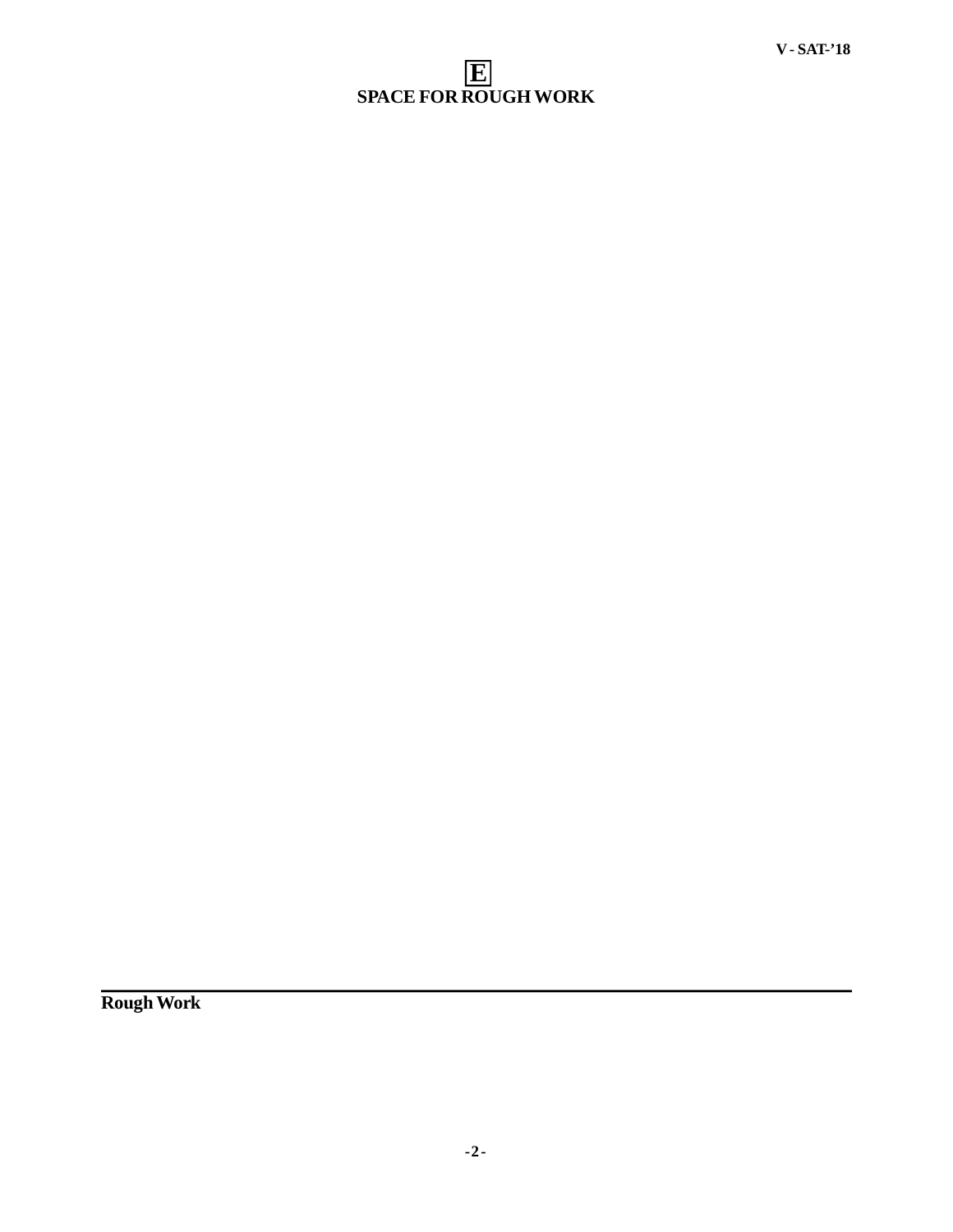## **SECTION - I BIOLOGY**

**E**

| 1. | Following is an international centre for plant identification    |                                                                                                             |                                           | [B]                                           |     |
|----|------------------------------------------------------------------|-------------------------------------------------------------------------------------------------------------|-------------------------------------------|-----------------------------------------------|-----|
|    | A. Indian Botanical Gardens-Kolkata                              |                                                                                                             | B. Royal Botanical Gardens-Kew            |                                               |     |
|    | D. Forest Research Institute- Dehradun<br>C. ICRISAT - Hyderabad |                                                                                                             |                                           |                                               |     |
| 2. |                                                                  | Bacterium that derive the carbon from CO <sub>2</sub> and enegry from the oxidation of inorganic substances |                                           |                                               |     |
|    | A. Nitrosomonas                                                  | <b>B.</b> Methanogens                                                                                       | C. Chlorobium                             | D. Both 1 and 2                               | [D] |
| 3. |                                                                  | The T-even bacteriophages have                                                                              | as their nuclear material                 |                                               |     |
|    | A. Double stranded DNA                                           |                                                                                                             | <b>B.</b> Single srtanded DNA             |                                               | [A] |
|    | C. Double stranded DNA                                           |                                                                                                             | D. Single stranded RNA                    |                                               |     |
| 4. | Site of protein synthesis is                                     |                                                                                                             |                                           |                                               | [C] |
|    | A. Golgi complex                                                 | <b>B.</b> Chloroplast                                                                                       | C. Ribosome                               | D. Mitochondrion                              |     |
| 5. | Phosphodiester bond connect                                      |                                                                                                             |                                           |                                               | [C] |
|    | A. Sugar - N <sub>2</sub> base                                   | B. Sugar - Sugar                                                                                            |                                           | C. Sugar - Phosphate D. Phosphate - Phosphate |     |
| 6. | Gymnosperms do not bear fruits because they                      |                                                                                                             |                                           | [A]                                           |     |
|    | A. Do not have ovary                                             |                                                                                                             | B. Do not have pollination                |                                               |     |
|    | C. Are seedless plants                                           |                                                                                                             | D. Do not have mechanism of fertilization |                                               |     |
| 7. |                                                                  | Identify the correct sequence of events that occur during the sexual reproduction in Angiosperms            |                                           |                                               |     |
|    |                                                                  | A. Embryogenesis $\rightarrow$ Fertilisation $\rightarrow$ Gametogenesis $\rightarrow$ Pollination          |                                           |                                               | [C] |
|    |                                                                  | B. Gametogenesis $\rightarrow$ Embryogenesis $\rightarrow$ Pollination $\rightarrow$ Fertilisation          |                                           |                                               |     |
|    |                                                                  | C. Gametogenesis $\rightarrow$ Pollination $\rightarrow$ Fertilisation $\rightarrow$ Embryogenesis          |                                           |                                               |     |
|    |                                                                  | D. Pollination $\rightarrow$ Gametogenesis $\rightarrow$ Fertilisation $\rightarrow$ Embryogenesis          |                                           |                                               |     |
|    |                                                                  |                                                                                                             |                                           |                                               |     |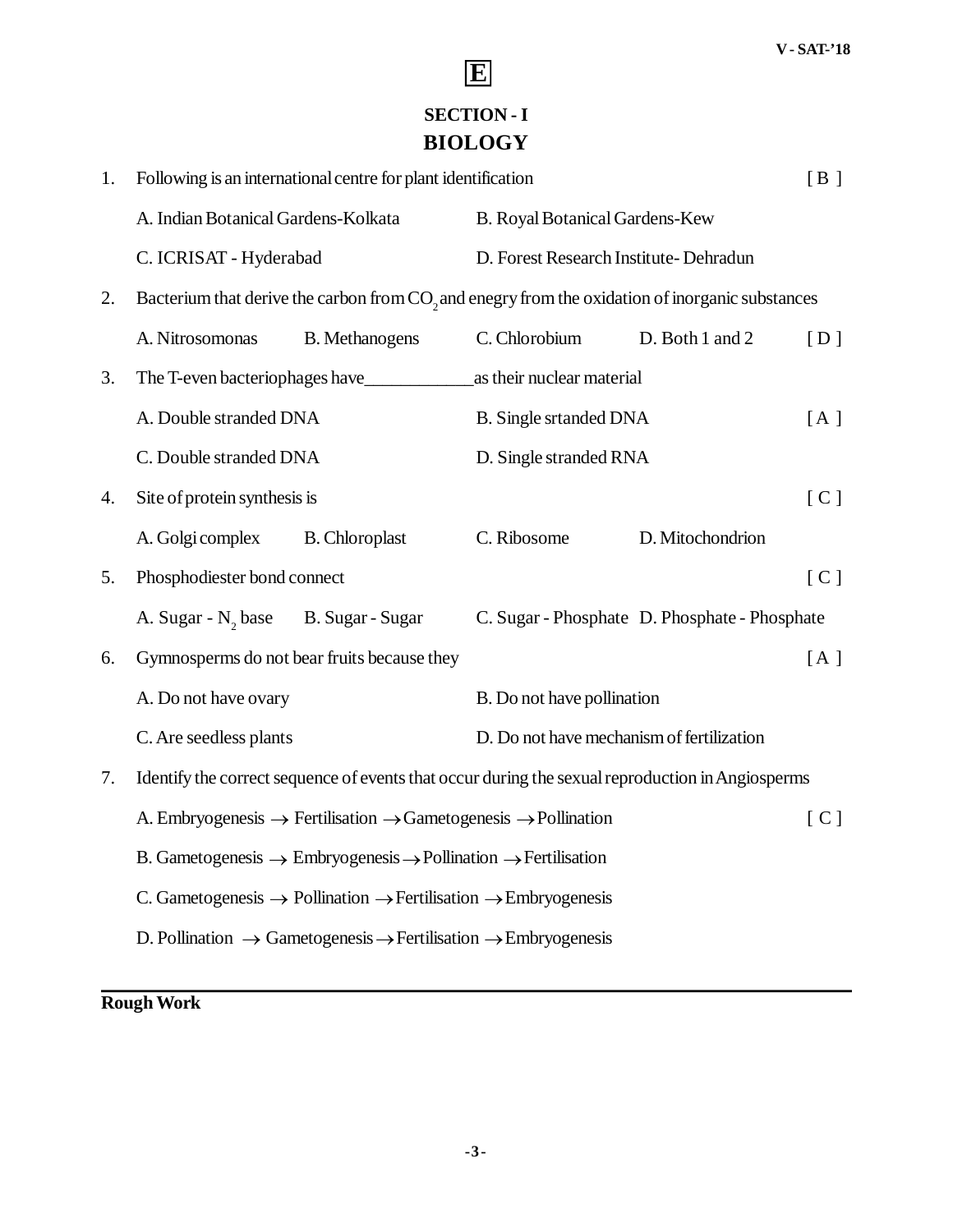| 8. | The correct statement from the following is                    |                                                      | [D]                                           |
|----|----------------------------------------------------------------|------------------------------------------------------|-----------------------------------------------|
|    | A. Stamens in Solamum have filaments with different lengths    |                                                      |                                               |
|    | B. Phylloclade is the modification of leaf                     |                                                      |                                               |
|    | C. Cladophyll is modification of stem, which becomes succulent |                                                      |                                               |
|    | D. Stem is modified into thron in Bougainvillea                |                                                      |                                               |
| 9. | Read the following statements about the aggregate fruit        |                                                      | $\left[\begin{array}{c} B \end{array}\right]$ |
|    | A. Developed from a single ovary                               | B. Developed from a single flower                    |                                               |
|    | C. Developed from apocarpous gynoecium                         | D. Developed from all the flower of an inflorescence |                                               |
|    | 10. Which floral formula fits family Liliaceae?                |                                                      | D                                             |
|    | ↗                                                              |                                                      |                                               |

A. EBr, Ebrl, %, 
$$
\overset{\circ}{\longleftrightarrow}
$$
, K<sub>(5)</sub>, C<sub>1+1+(2)</sub>, A<sub>(9)+1</sub>, G<sub>1</sub>

B. Br, Brl, 
$$
\bigoplus
$$
,  $\bigoplus$ ,  $K_{(4)}$ ,  $C_{(4)}$ ,  $A_4$ ,  $\overline{G}_{(2)}$ 

$$
C.\operatorname{Br},\, \bigoplus\, \quad \stackrel{\textstyle \bigtriangleup}{\longrightarrow}\quad \ K_{\scriptscriptstyle (5)},\, C_{\scriptscriptstyle (5)},\, A_{\scriptscriptstyle 5},\, \_G_{\scriptscriptstyle (2)}
$$

$$
\text{D. Br, Ebrl, } \bigoplus \text{ } \bigoplus \text{ } \bigoplus \text{ } \text{ } \text{ } \text{ } \text{P}_{\text{3+3}}, \text{ } \text{A}_{\text{3-3}}, \text{ } \text{-G}_{\text{(3)}}
$$

11. Choose the wrong statement from the following [A ]

- A. Polyploids never occur in nature but they can be produced artificially
- B. Triticale is the result of intergeneric hybridization
- C. New genotypes cannot be produced through clonal selection
- D. IR-8 is an introduced rice variety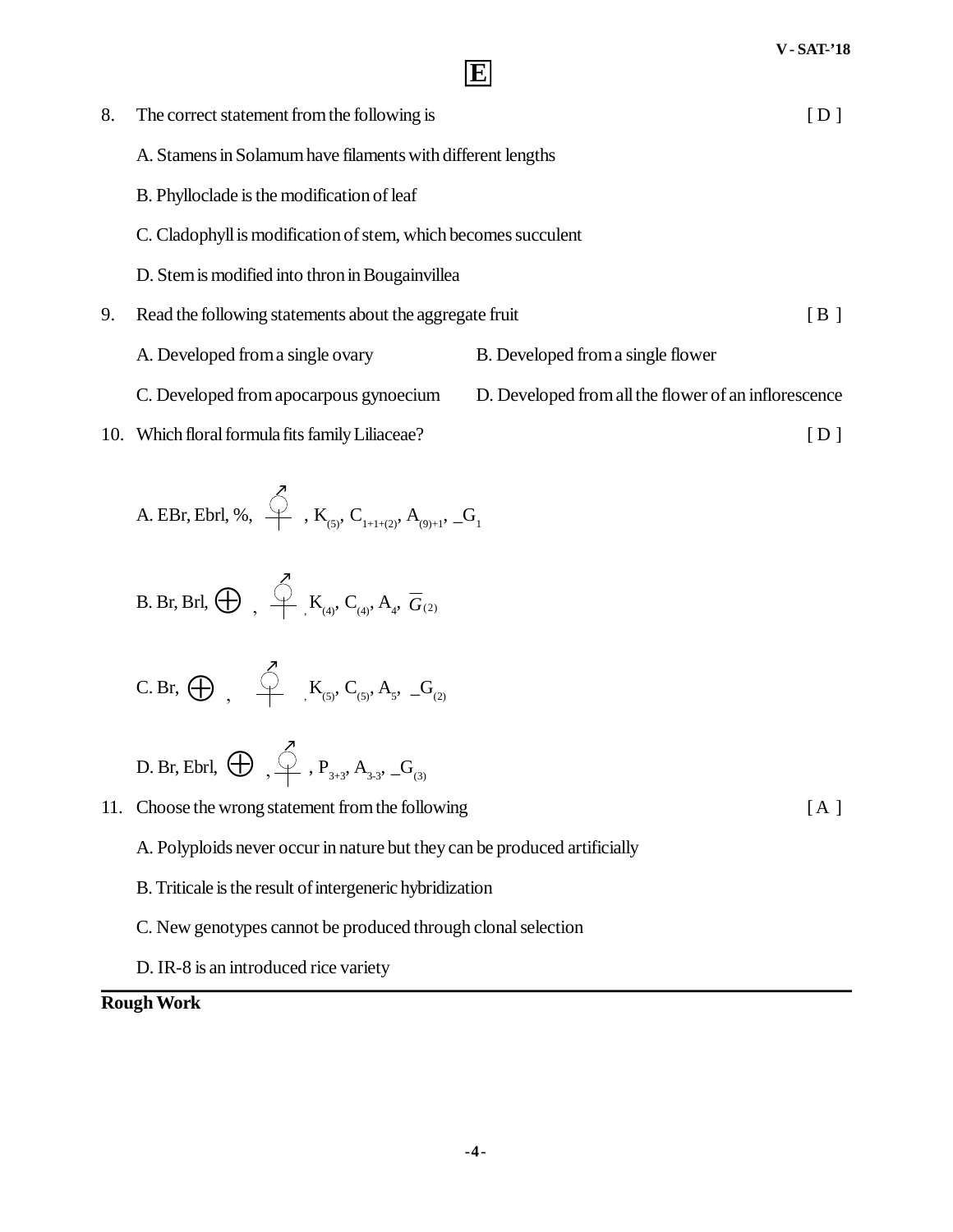| 12. Find out the incorrect statement regarding the triplet codon |                                                                |                                         | [B]     |                   |
|------------------------------------------------------------------|----------------------------------------------------------------|-----------------------------------------|---------|-------------------|
| A. Code is degenerate                                            |                                                                | B. Code is overlapping                  |         |                   |
| C. Code has polarity                                             |                                                                | D. Code is commaless                    |         |                   |
| 13. The characteristic feature of ptridophytes is                |                                                                |                                         |         | [A]               |
| A. Presence of ramenta on stem and leaves                        |                                                                | B. Presence of pollen tube              |         |                   |
| C. Presence of suspensor in embryo                               |                                                                | D. Aggregation of sporopphylls in cones |         |                   |
| 14. Identify wrong statement of the following                    |                                                                |                                         |         | [A]               |
| A. Zoospores are produced by meiosis in chlamydomonas            |                                                                |                                         |         |                   |
| B. Penicillium produces conidia on sporangiophores               |                                                                |                                         |         |                   |
| C. Rhizopus produces as exual spores in sporangium               |                                                                |                                         |         |                   |
|                                                                  | D. Gemmae are produced in liver wrots for asexual reproduction |                                         |         |                   |
| 15. Phylloclade is a modification of                             |                                                                |                                         |         | $\lceil D \rceil$ |
| A. Leaf                                                          | <b>B.</b> Root                                                 | C. Flower                               | D. Stem |                   |

**E**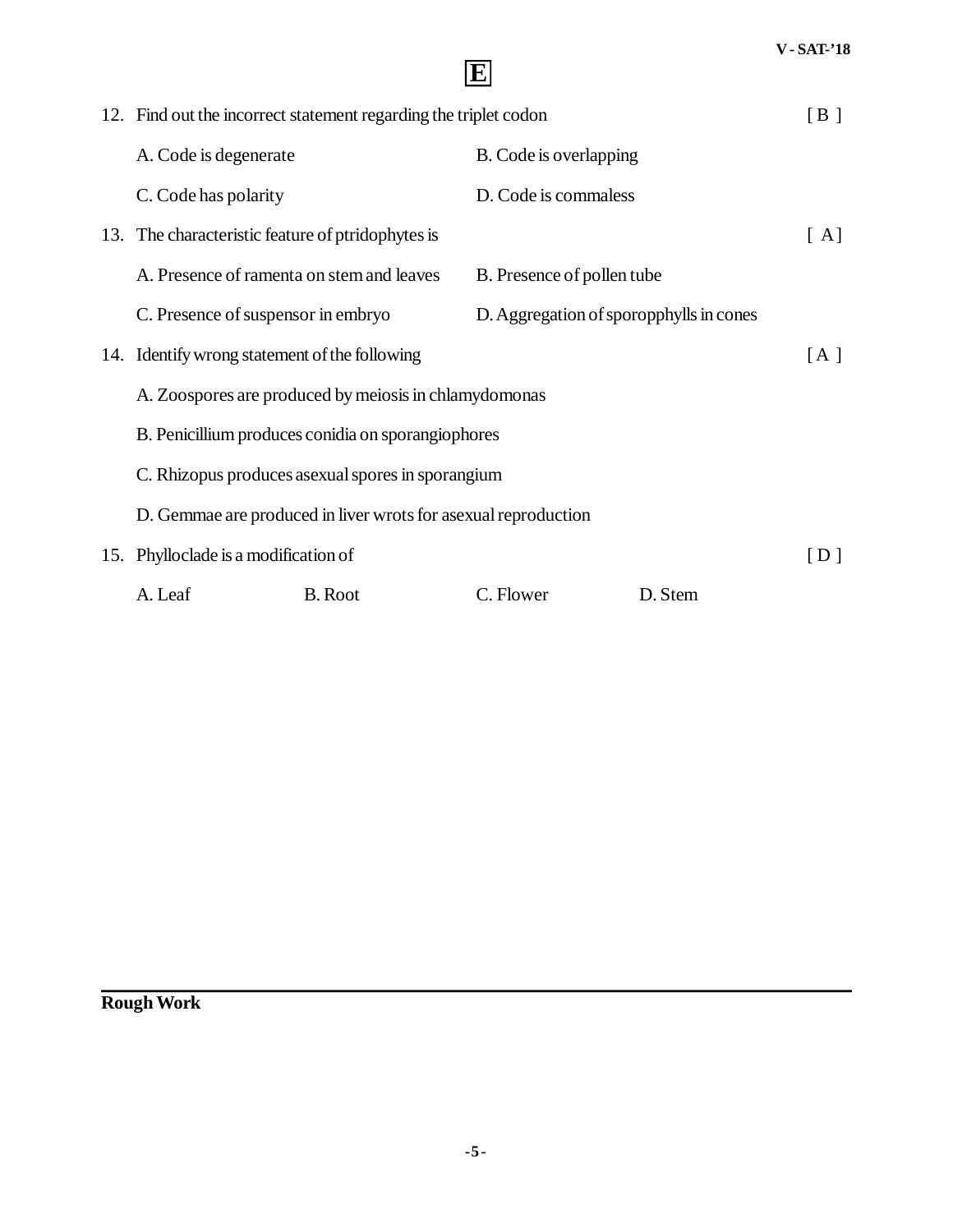### **SECTION - II PHYSICS**

**E**

- 16. When a current of  $(2.5 \pm 0.5)$  *A* flows through a wire, it develops a potential difference of  $(20 \pm 1)V$ . The resistance of the wire is [ B ]
	- A.  $(8 \pm 1.5)\Omega$  B.  $(8 \pm 2)\Omega$  C.  $(8 \pm 3)\Omega$  D.  $(8 \pm 1.6)\Omega$
- 17. A particle is projected with velocity *u* along the *x*-axis. The deceleration on the particle is proportional to the square of the distance from the origin as  $a = \alpha x^2$ , the distance at which the particle stop is

A. 
$$
\sqrt{\frac{3u}{2\alpha}}
$$
 \tB.  $\left(\frac{3u^2}{2\alpha}\right)^{1/3}$  \tC.  $\left(\frac{3u}{2\alpha}\right)^{1/3}$  \tD.  $\sqrt{\frac{2u^2}{3\alpha}}$  \t [B]

- 18. A stone is projected with a velocity  $10\sqrt{2m/s}$  at an angle of 45<sup>0</sup> to the horizontal. The average velocity of stone during its motion from starting point to its maximum height is (  $g = 10 m / s^2$  )
	- A.  $10\sqrt{5}m/s$  B.  $5\sqrt{5}m/s$  C.  $20\sqrt{2}m/s$  D.  $20m/s$  [B ]
- 19. About 0.014 $kg$  of nitrogen gas is enclosed in a vessel at a temperature of  $27^\circ c$ . The amount of heat to be transferred to the gas to double the r. m. s. speed of its molecules is \_\_\_\_ (*R=2 cal/mol k*)
	- A. 900 cal B. 4500 cal C. 2250 cal D. 450 cal [ C ]

20. One mole of an ideal gas has an internal energy given by  $U = U_0 + 2PV$  where *P* is the pressure and

*V* the volume of the gas.  $U_0$  is a constant. This gas under goes the quasistatic cyclic process *ABCDA* as shown in *U-V* diagram

- (a). The molar heat capacity of the gas at constant pressure is 3R.
- (b). The work done by the ideal gas in the process AB is  $\frac{6}{1}$  and  $\frac{6}{1}$  h 2 2  $U_1 - U_0$

(c). Assuming that the gas consists of a mixture of two gases, the gas is a mixture of di and tri atomic gases The correction option is

| The correction option is |                          |   |
|--------------------------|--------------------------|---|
| A. Only a, b are correct | B. Only b, c are correct |   |
| C. Only c is correct     | D. All are correct       | A |



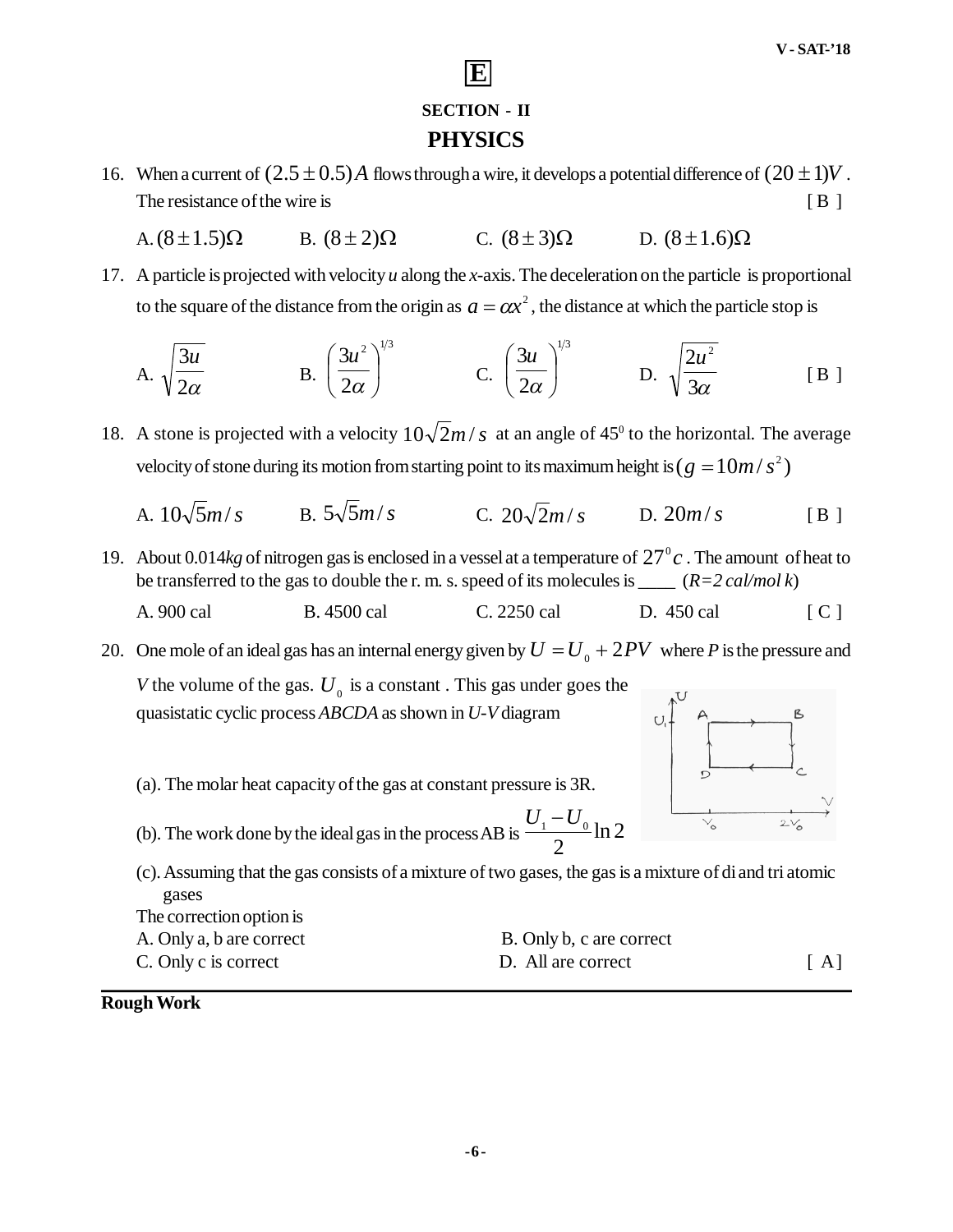21. In the arrangement shown,  $m_B = 3m$ , density of liquid is  $\rho$  and density of block B is  $2\rho$ . The system is released from rest so that block *B* moves up when in liquid and moves down when completely out of liquid with the same acceleration. The

mass of block  $A$  is  $[ B ]$ 

A. 
$$
\frac{9m}{2}
$$
 \t\t B.  $\frac{9m}{4}$  \t C. 2m \t D.

22. A refrigerator placed in a room at 300 k has inside temperature 200 *k*. How many calories of heat shall be delivered to the room for each 2 *kcal* of energy consumed by the refrigerator ideally?

**E**

A. 4 kcal B. 2 kcal C. 6 kcal D. 8 kcal [ C ]

23. A closed cubical box made of perfectly insulating material has walls of thicken 8cm and the only way for the heat to enter or leave the box is through the solid, cylindrical,

metal plugs each of cross sectional area 12 *cm<sup>2</sup>* and length 8 *cm* fixed in the opposite walls of the box as shown in fig. The outer surface A is kept at  $100^{\rm o}c\,$  while the outer surface B of other plug is kept at  $4^{\circ}c$  .The coefficient of thermal conductivity of material of the plugs is  $0.5 cal/cm - sec^{\circ}c$  . A source of energy generating 36 cal/sec is enclosed inside the box. The equilibrium temperature of the inner surface of the box assuming that it is same at all points on the inner surface is



4 7*m*

A. 
$$
52^{\circ}c
$$
 \t\t B.  $76^{\circ}c$  \t\t C.  $48^{\circ}c$  \t\t D.  $62^{\circ}c$  \t\t [B]

24. Suppose potential energy between electron and proton at separation r is given by  $U = K \log r$ , where K is a constant. For such a hypothetical hydrogen atom, the radius of  $n^{th}$  Bohr's orbit is

A. 
$$
\frac{nh}{2\pi\sqrt{mk}}
$$
 B.  $\frac{2\pi h}{n\sqrt{mk}}$  C.  $\frac{nh}{2\pi mk}$  D.  $\frac{n^2h^2}{2\pi mk}$  [A]

25. What is the output Y in the following circuit, when all the three inputs A, B, C are first 1 and then 0?

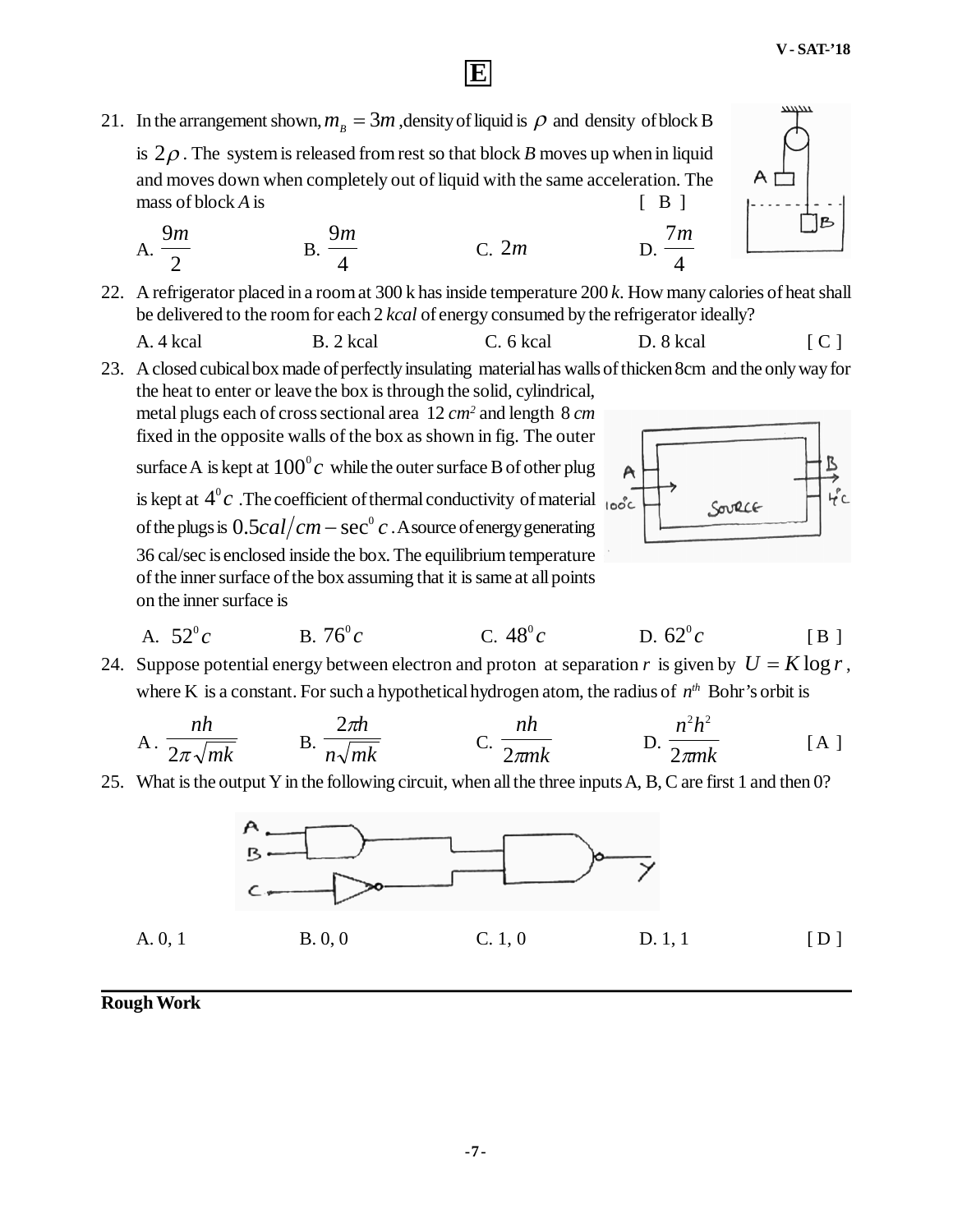26. A sample of radioactive material decays simultaneously by two processes A and B with half- lives  $\frac{1}{n}$  hr 2 1

**E**

and  $\frac{1}{4}$ hr respectively. For first half hour it decay with the process A, next one hour with the process B

and for further half an hour with both A and B. If originally there were  $N_{_0}$  nuclei, the number of nuclei after 2 hours of such decay is  $[D]$ 

A. 
$$
\frac{N_0}{2^4}
$$
 \t\t B.  $\frac{N_0}{2^2}$  \t\t C.  $\frac{N_0}{2^6}$  \t\t D.  $\frac{N_0}{2^8}$ 

27. A source of light is placed above a sphere of radius 10 *cm*. Find the maximum number of electrons emitted by the sphere before emission of photo electrons stop. The energy of incident photon is 4.2*ev* and the work function of metal is 1.5*ev* [ C ]

A. 
$$
2.08 \times 10^{18}
$$
 B.  $4 \times 10^{19}$  C.  $1.875 \times 10^{8}$  D.  $2.88 \times 10^{8}$ 

28. A sinusoidal voltage *V (t) =*100*sin*500*t* is applied across a pure inductance of *L=* 0.02*H*. The current through the coil is  $[A]$ A.  $-10\cos 500t$  B.  $-10\sin 500t$ 

C. 10sin500t D. 10cos500t

29. The torque required to hold a small circular coil of 10 *turns*, area  $1mm^2$  and carrying a current of

*A*  $\bigg)$  $\setminus$  $\mathsf{I}$  $\setminus$ ſ 44  $\left( \frac{21}{44} \right)$  *A* in the middle of a long solenoid of  $10^3$  turns/m carrying a current of 2.5 A, with its axis perpendicular to the axis of solenoid is [ B]

| A. Zero | B. $1.5 \times 10^{-8} N - m$ |
|---------|-------------------------------|
|         |                               |

- C.  $1.5 \times 10^{-3} N m$  $1.5 \times 10^{-3}$  N – m D.  $1.5 \times 10^{-6}$  Nm
- 30. Two identical drops of water are falling through air with a steady speed of *V* each. If the drops coalese to from a single drop, the new terminal velocity is  $[ C ]$ 
	- A.  $V^1 = 2^{3/2}V$  B.  $V^1 = 2V$  C.  $V^1 = 2^{2/3}V$  D.  $V^1 = 2^2V$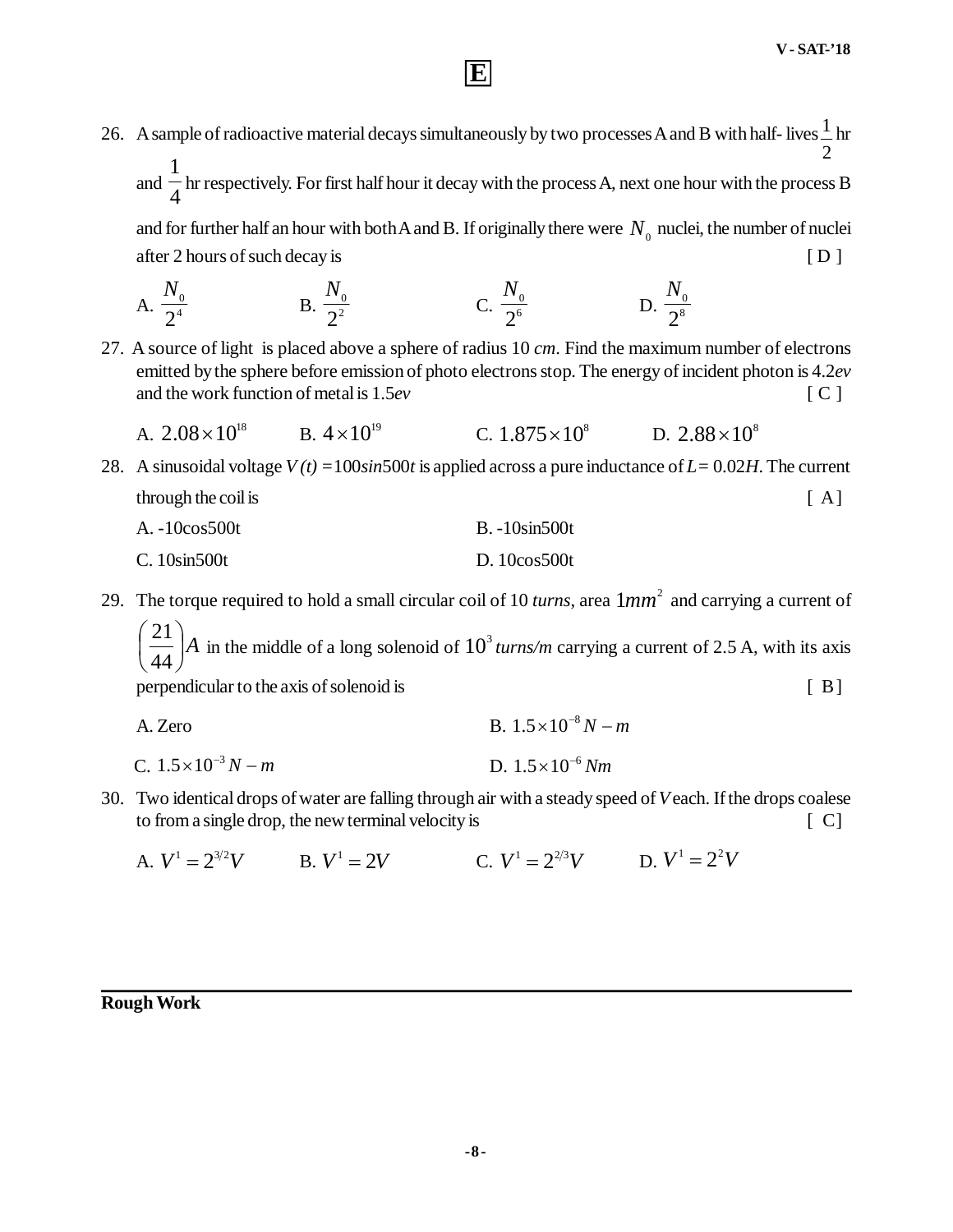### **SECTION - III CHEMISTRY**

**E**

31. In  $SN<sup>2</sup>$  reactions the correct order of reactivity for the following compounds

$$
CH_3Cl, CH_3CH_2Cl, (CH_3)_2CHCl
$$
 and  $(CH_3)_3Col$  is  
\nA.  $CH_3Cl > CH_3CH_2Cl > (CH_3)_2CHcl > (CH_3)_3Ccl$   
\nB.  $CH_3CH_2Cl > CH_3Cl > (CH_3)_2CHcl > (CH_3)_3Ccl$   
\nC.  $(CH_3)_2CHcl > CH_3CH_2Cl > CH_3Cl > CH_3Cl > (CH_3)_3Ccl$   
\nD.  $CH_3Cl > (CH_3)_2CHcl > CH_3CH_2Cl > (CH_3)_3Ccl$ 

32. For the non Stoichiometric reaction  $2A + B \rightarrow C + D$  the following kinetic data were obtained in the separate experiments all at 298K [ C ]

| $\frac{1}{2}$                |     | $\sim$ 1                                                    |
|------------------------------|-----|-------------------------------------------------------------|
| <b>Initial Concentration</b> |     | <i>Initial Concentration Initial rate of formation of C</i> |
| [A]                          | [B] | $mollit^{-1}$ sec <sup>-1</sup>                             |
| 0.1                          | 0.1 | $1.2 \times 10^{-3}$                                        |
| 0.1                          | 0.2 | $1.2 \times 10^{-3}$                                        |
| 0.2                          | 0.1 | $2.4 \times 10^{-3}$                                        |

The rate law for formation of *C* is

$$
\text{A.} \frac{dc}{dt} = K[A]^2[B] \qquad \qquad \text{B.} \frac{dc}{dt} = K[A][B]^2
$$
\n
$$
\text{C.} \frac{dc}{dt} = K[A] \qquad \qquad \text{D.} \frac{dc}{dt} = K[A][B]
$$

33. The structure of  $IF<sub>7</sub>$  is

A. Octahedral B. Pentagonal bipyramidal C. Square pyramidal D. Trigonal bipyramidal [ B]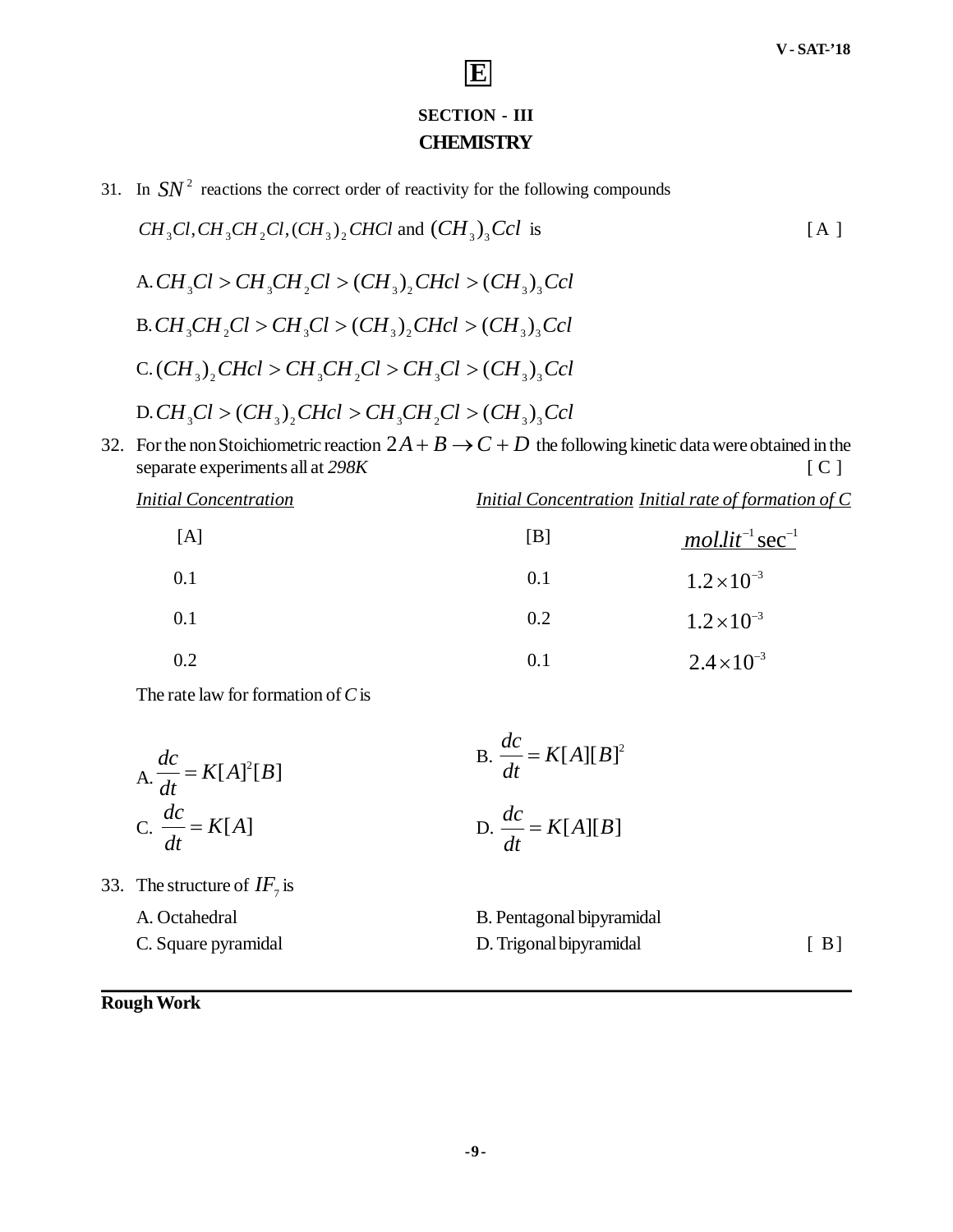34. Sodium Phenoxide when heated with  $Co_2$  under pressure  $125^\circ c$  yields a product, which on acetylation  $p$ roduces C.?  $[D]$ 

**E**



The major product C would be:



- 35. The correct set of four quantum numbers for the valency electrons of Rubidium atom (*Z=37)* is
	- A.  $5,1,0,+1/2$  B.  $5,1,1,+1/2$  [ D]
	- C.  $5,0,1,+1/2$  D.  $5,0,0,+1/2$

36. Resistance of *0.2M* solution of an electrolyte is *50 ohms*. The specific conductance of the solution is  $1.4$   $sm^{-1}$  . The resistance of 0.5 M solution of the same electrolyte is 280 ohm. The molar conductivity of 0.5 M solution of the electrolyte in  $sm^2mol^{-1}$  is  $[D]$ 

- A.  $5 \times 10^{-3}$ B.  $5 \times 10^3$  $5 \times 10^3$  C.  $5 \times 10^2$  D.  $5 \times 10^{-4}$  $5 \times 10^{-7}$
- 37. The major organic compound formed by the reaction of 1, 1, 1-trichloro ethane with silver powder is
	- A. Ethene B. 2- Butyne C. 2 - Butene [ B ]
- 38. The most suitable reagent for the conversion of  $RCH_2OH \rightarrow RCHO$  is
	- A.  $K_2Cr_2O_7$  B.  $CrO_3$ C. *PCC* D. *KMnO*<sup>4</sup>  $\lceil C \rceil$

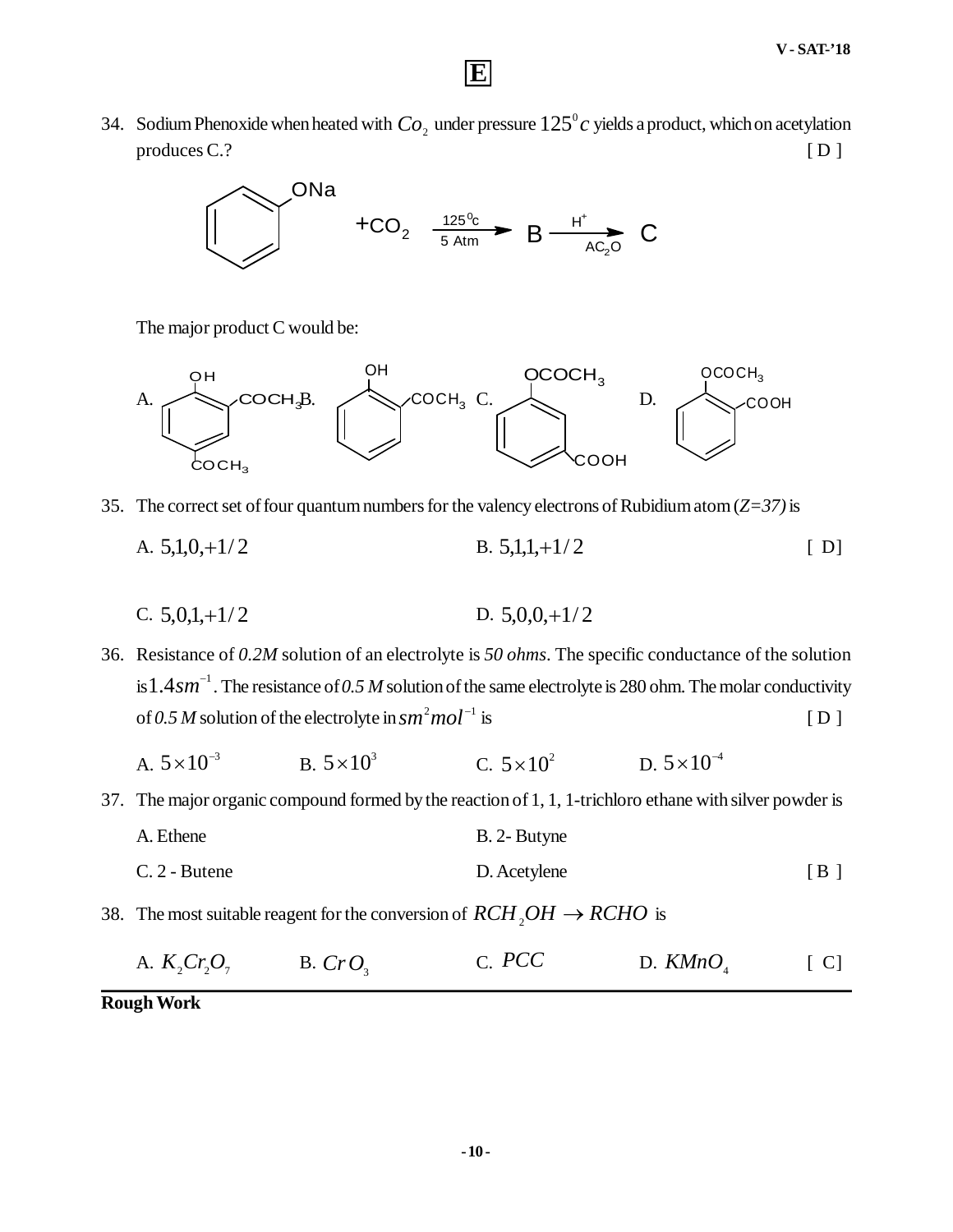- 39. Allyl phenyl ether can be prepared by heating [ D ]
	- A.  $C_{6}H_{5}CH = CH Br + CH_{3}ONa$ B.  $CH_2 = CHBr + C_6H_5CH_2ONa$  $C_c$ ,  $C_6H_5Br + CH_2 = CH - CH_2ONa$
	- D.  $CH<sub>2</sub> = CH CH<sub>2</sub>Br + C<sub>6</sub>H<sub>3</sub>ONa$

40. Vander Waals equation for a gas is stated as  $P = \frac{nRT}{V - nb} - \left| \frac{an}{V^2} \right|$  $\bigg)$  $\mathcal{L}_{\mathcal{L}}$  $\overline{\phantom{a}}$  $\setminus$ ſ  $\overline{a}$  $=\frac{n\pi}{V-nb}-\frac{an}{V^2}$ 2 *V an V nb*  $P = \frac{nRT}{r} - \left(\frac{an^2}{r^2}\right)$ . This equation reduces to perfect gas

**E**

equation 
$$
P = \frac{nRT}{V}
$$
 when [C]

- A. Both temperature and pressure are very low
- B. Both temperature and pressure are very high
- C. Temperature is sufficiently high and pressure is low
- D. Temperature is sufficiently low and pressure is high
- 41. In a set of reactions P-nitro toluene yielded a product 'E' [ C]

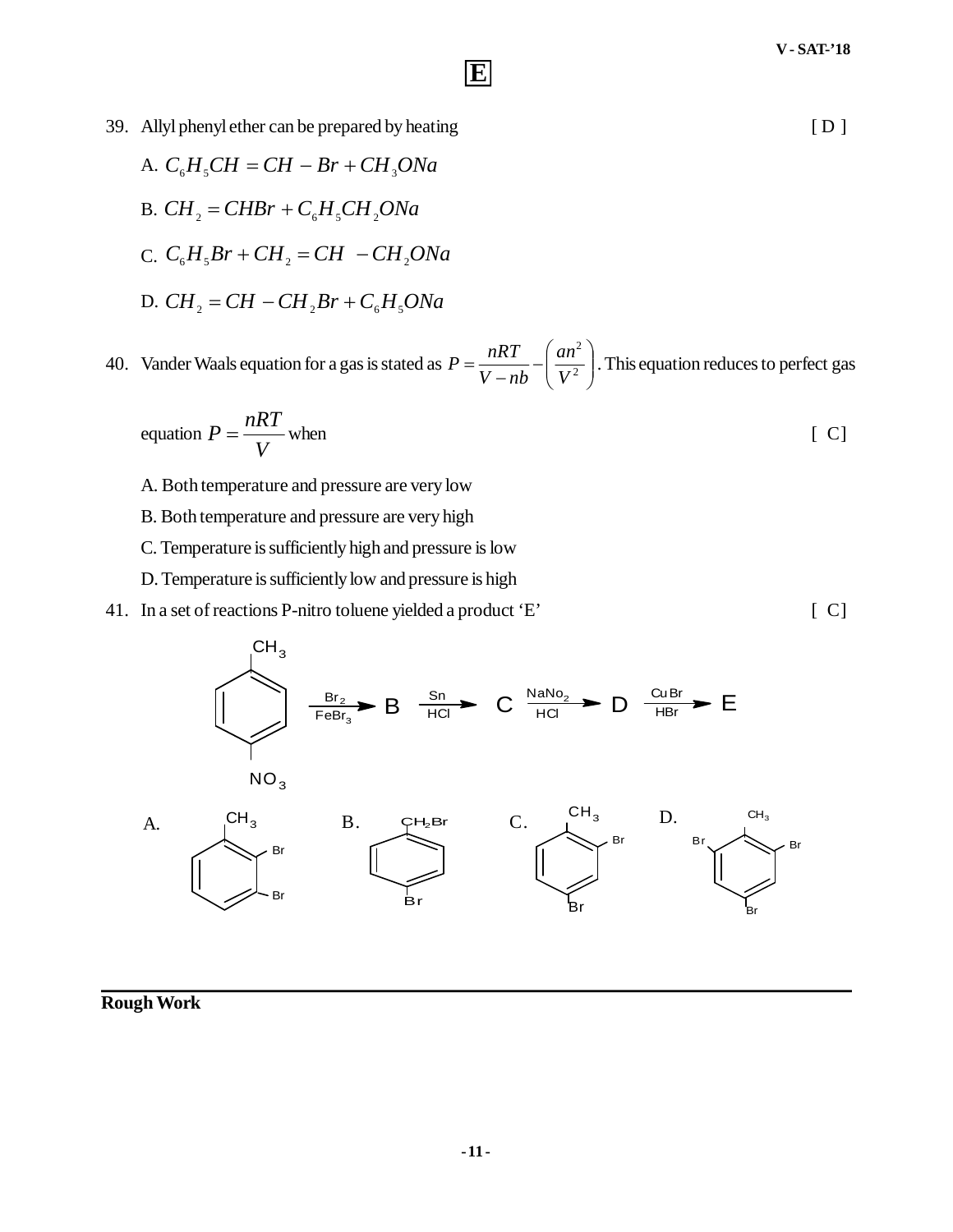42. For the estimation of nitrogen 1.4*g* of an organic compound was digested by Kjeldahl Method and evolved ammonia was absorbed in 60ml of  $\frac{1}{10}H_{2}SO_{4}$  $\frac{M}{10}H_{2}SO_{4}$ . The unreacted acid requires 20ml of  $M_{\rm{max}}$ 

**E**

$$
\frac{10}{10} NaOH
$$
 for complete neutralization. The percentage of nitrogen in the compound is  
A. 10% B. 3% C. 5% D. 6%

43. *CsCl* crystallizes in body centered cubic lattice. If *'a'* is its edge length then which of the following expression is correct [B ]

A. 
$$
rcs^{+} + rcl^{-} = \frac{3a}{2}
$$
  
\nB.  $rcs^{+} + rcl^{-} = \frac{\sqrt{3}a}{2}$   
\nC.  $rcs^{+} + rcl^{-} = \sqrt{3}a$   
\nD.  $rcs^{+} + rcl^{-} = 3a$ 

- 44. For complete combustion of ethane  $C_zH_zOH_{(l)}+3O_{_2(g)}\rightarrow2CO_{_2(g)}+3H_zO_{(l)}$  the amount of heat produced as measured in bomb calorimeter is  $1364.47$ *kj/mol* at  $25^{\circ}c$  . Assuming the ideality the Enthalpy of combustion  $\Delta H$  for the reaction will be
- A. -1361.95 kJ /mol B. -1460.50 kJ/mol C. -1350.50 kJ/mol D. -1366.95 kJ/mol [ D ] 45. Which one is classified as a Condensation Polymer?
	- A. Neoprene B. Teflon C. Acrylonitrile D. Dacron [ D ]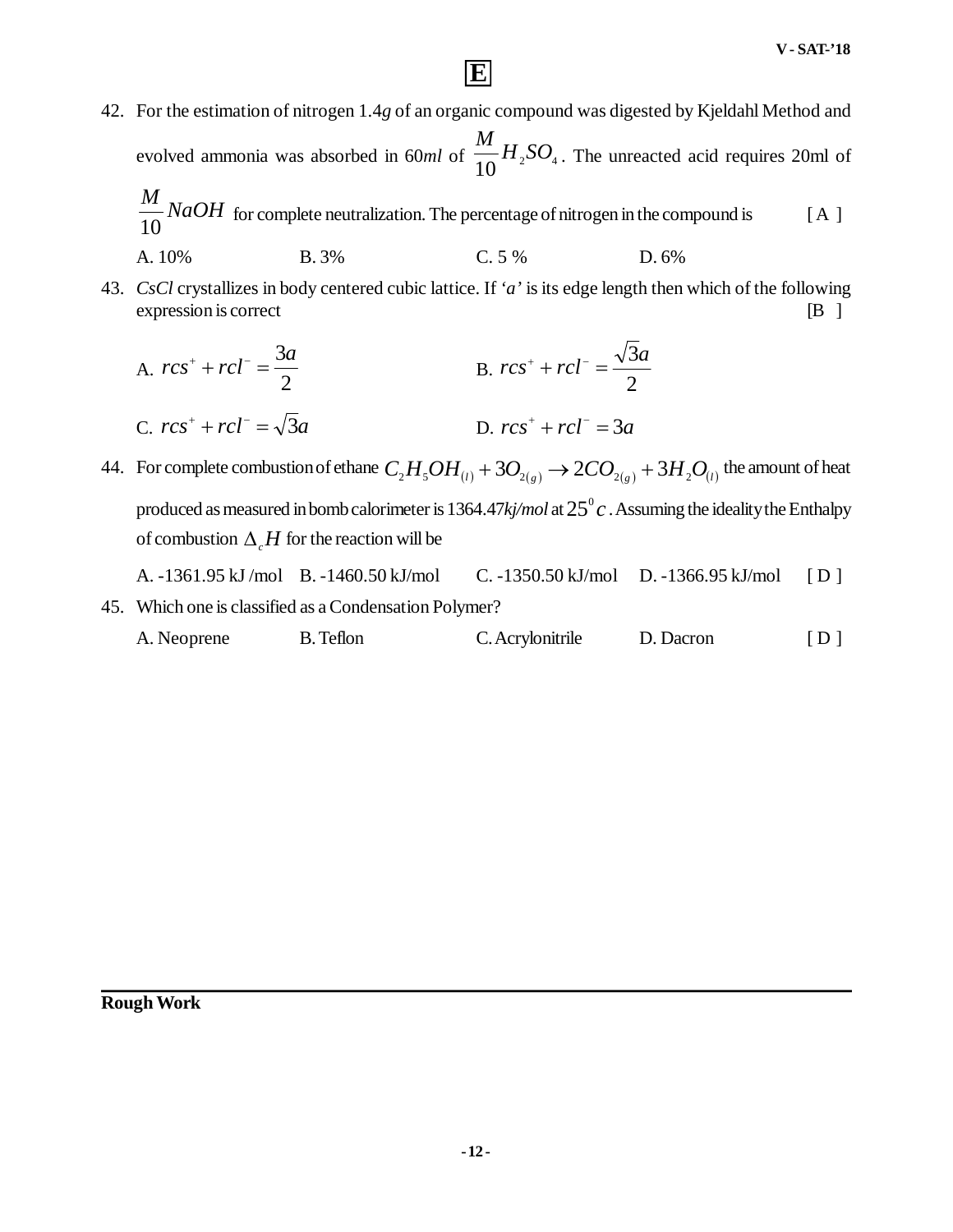

### **SECTION - IV**

#### **ENGLISH / APTITUDE**

| 46. A boatman goes 2 km against the current of the stream in 1 hour and goes 1 km along the current in |                                                                                                                                                                                                                         |                                                         |                  |     |
|--------------------------------------------------------------------------------------------------------|-------------------------------------------------------------------------------------------------------------------------------------------------------------------------------------------------------------------------|---------------------------------------------------------|------------------|-----|
| 10 minutes. How long will it take to go $5 \, km$ in stationary water?<br>[C]                          |                                                                                                                                                                                                                         |                                                         |                  |     |
| A. 40 minutes                                                                                          | B. 1 hour                                                                                                                                                                                                               | C. 1 hr 15 min                                          | D. 1 hr 30 min   |     |
| separately?                                                                                            | 47. Two pipes A and B together can fill a cistern in 4 hours. Had they been opened separately, then B would<br>have taken 6 hours more than A to fill the cistern. How much time will be taken by A to fill the cistern |                                                         |                  | [C] |
| A. 1 hour                                                                                              | B. 2 hours                                                                                                                                                                                                              | C. 6 hours                                              | D. 8 hours       |     |
| is $5:8$ , then the second number is                                                                   | 48. The sum of three numbers is 98. If the ratio of the first to second is 2:3 and that of the second to the third                                                                                                      |                                                         |                  | [B] |
| A. 20                                                                                                  | <b>B.30</b>                                                                                                                                                                                                             | C.48                                                    | D.58             |     |
|                                                                                                        | 49. Seats for Mathematics, Physics and Biology in a school are in the ratio 5 : 7 : 8. There is a proposal to<br>increase these seats by 40%, 50% and 75% respectively. What will be the ratio of new seats?            |                                                         |                  |     |
| A.2:3:4                                                                                                | B. 6:7:8                                                                                                                                                                                                                | C. 6: 8: 9                                              | D. None of these | [A] |
| 50. If $log 27 = 1.431$ , then the value of $log 9$ is                                                 |                                                                                                                                                                                                                         |                                                         |                  | [C] |
| A. 0.934                                                                                               | B. 0.945                                                                                                                                                                                                                | C. 0.954                                                | D. 0.958         |     |
| 51. If $A = x\%$ of y and $B = y\%$ of x, then which of the following is true?                         |                                                                                                                                                                                                                         |                                                         |                  | [C] |
| A. $A$ is smaller than $B$ .                                                                           |                                                                                                                                                                                                                         | B. A is greater than $B$                                |                  |     |
| C. A is equal to $B$ .                                                                                 |                                                                                                                                                                                                                         | D. If x is smaller than y, then A is greater than $B$ . |                  |     |
|                                                                                                        | 52. In a 300 m race A beats B by 22.5 m or 6 seconds. B's time over the course is                                                                                                                                       |                                                         |                  | [B] |
|                                                                                                        | A. 86 sec B. 80 sec C.76 sec D. None of these                                                                                                                                                                           |                                                         |                  |     |
| might reach it at the same time?                                                                       | 53. A runs 1 time as fast as B. If A gives B a start of 80 m, how far must the winning post be so that A and B                                                                                                          |                                                         |                  | [A] |
| A. 200 m                                                                                               | B. 300 m                                                                                                                                                                                                                | C. 270 m                                                | D. 160 m         |     |